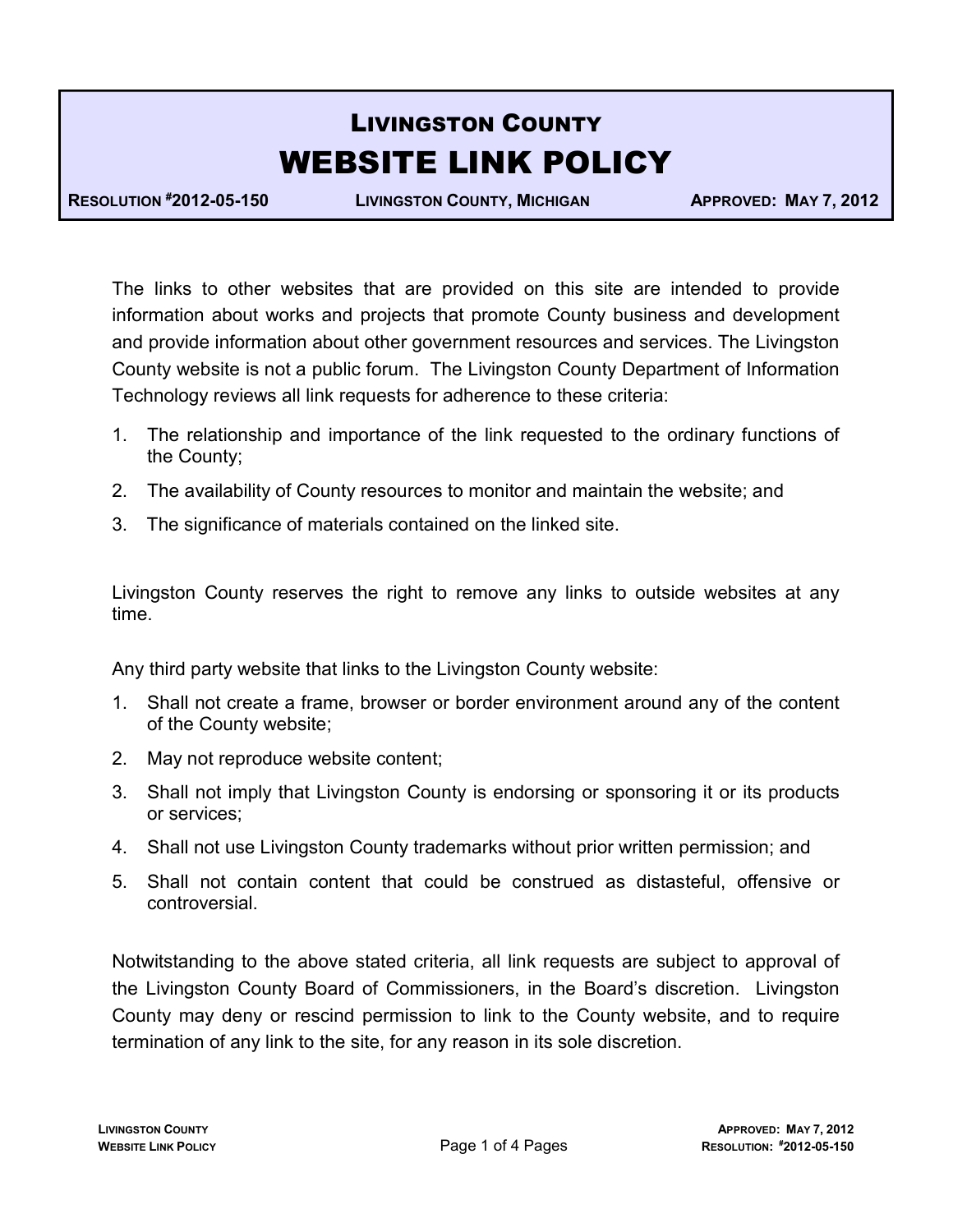### USE OF INFORMATION AND COPYRIGHT AND SERVICEMARK / TRADEMARK RIGHTS

Users may freely print any information that they obtain from the County website. Permission to use documents such as reports and data sheets from this server is granted provided that:

- Livingston County's copyright notice or the copyright notice belonging to a third party must appear on all copies.
- **EXECUTE:** You may not reproduce any trademark or servicemark displayed on this site without the express written permission of the respective mark owner.
- $\Box$  Use of documents from this server is for informational or personal use only.
- No modifications of any documents are made.

All such documents and related graphics are provided as is. Elements of the County website are protected by copyright and trademark law. You may not duplicate the design or layout of the County website. Unless expressly permitted on a website page, no logo, graphic or image from any County office may be reproduced or imitated.

## DISCLAIMER

The County is providing the information on this web site as a public service. All information on the site is expected to be accurate, complete and timely. The County, however, does not guarantee the accuracy of the information. The County may make improvements or changes in the information at any time. No warrant of any kind, implied, express or statutory, including by not limited to the warranties of noninfringement of third party rights, title, merchantability, fitness for a particular purpose and freedom from computer virus, is given with respect to the contents of this site or links to other internet resources.

The web site contains links to several other web sites. The County does not endorse, ensure the accuracy of, or vouch for the safety and privacy of any linked site. The County does not assume any responsibility for the content found on those other sites. It is the responsibility of the web site user to evaluate the content and usefulness of information obtained from other sites.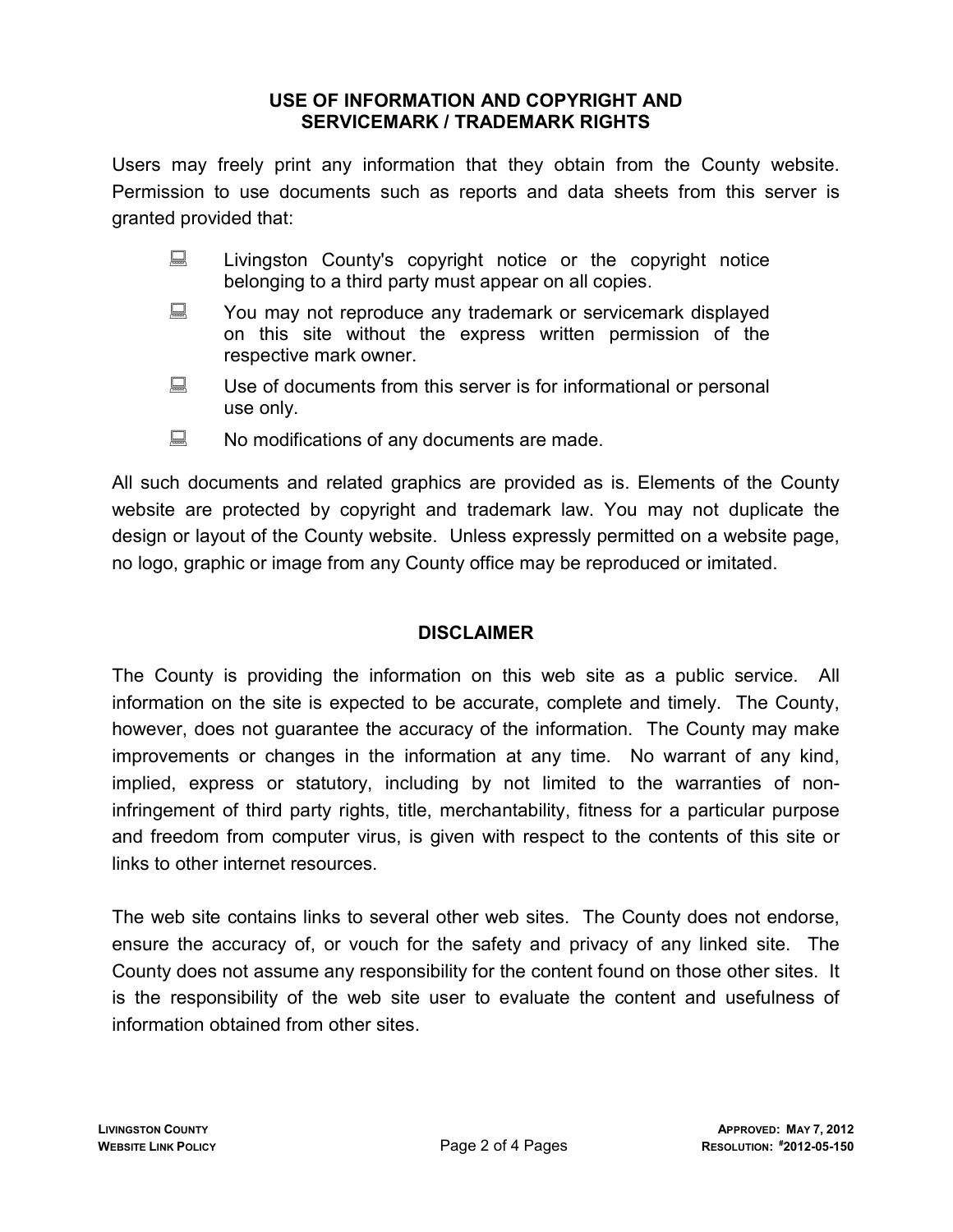The immediate and fast moving nature of web sites means that there may be links to sites that are changed or no longer functional. We apologize if this should occur and assure you we are continually updating, reviewing and improving our site and its content.

No information on this site is intended to serve as legal advice. Use of this web site is at your own risk, and the County will not be held liable for any errors or omissions contained in this web site. In no event, shall the County be liable for any special, indirect or consequential damages, or any damages whatsoever resulting from loss of use, data or profits whether contract, negligence or any tort action arising out of, or in connection with, the use or performance of the information available from the County web site.

Your use of this web site constitutes your acceptance of these terms and conditions.

| <b>RESOLUTION #2012-05-150</b> | APPROVED: MAY 7, 2012 |
|--------------------------------|-----------------------|

S:\WP\Policies\Website Link Policy 5-7-12.doc

#### [ AUTHORIZING RESOLUTION ATTACHED AS PAGE 4 ]